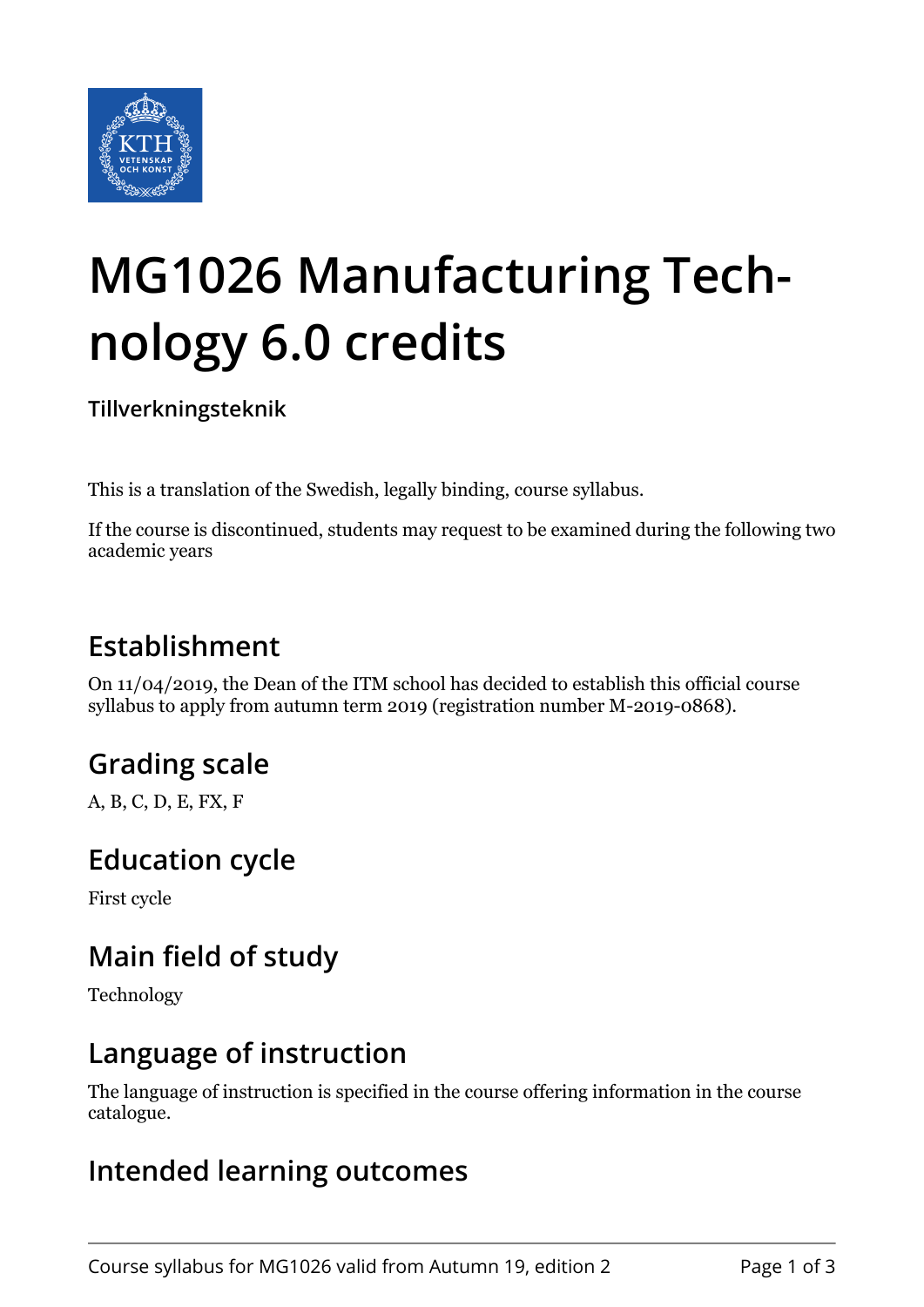After passing the course, the student will be able to:

- define terms, explain phenomena and use correct terminology within different areas of manufacturing
- describe the function and use of common machines, equipment and systems
- explain priciples and state prerequisites and results for different manufacturing methods
- perform manufacturing calculations
- use process planning to prepare for manufacturing of simple components in a mechanical workshop
- use basic metrology to verify the function and quality of a manufactured product
- handle measurement devices and equipment for machining, sheet metal forming, welding and casting following instructions

#### **Course contents**

In the course you will study the most common manufacturing processes and systems used in industry, to get an insight into the complete production process

Numerically controlled machine tools are important components of a modern manufacturing company. You will use these machines in activities throughout the design, programming, rigging, test run and manufacturing of components.

Other areas covered in the course are engineering drawings as a means of communication, common polymer materials and basic metrology techniques used to verify function and quality, as well as the characteristics of surfaces and surface treatment.

# **Specific prerequisites**

MF1001 Maskinteknik introduktion, MJ1103 Introduction to Mechanical Engineering or MF1046/MF1061 Design and Product Realization, Introduction,

or the equivalent

# **Examination**

- LAB1 Workshop Practice and Homework Assignments, 3.0 credits, grading scale: P, F
- TEN1 Written Examination, 3.0 credits, grading scale: A, B, C, D, E, FX, F

Based on recommendation from KTH's coordinator for disabilities, the examiner will decide how to adapt an examination for students with documented disability.

The examiner may apply another examination format when re-examining individual students.

# **Ethical approach**